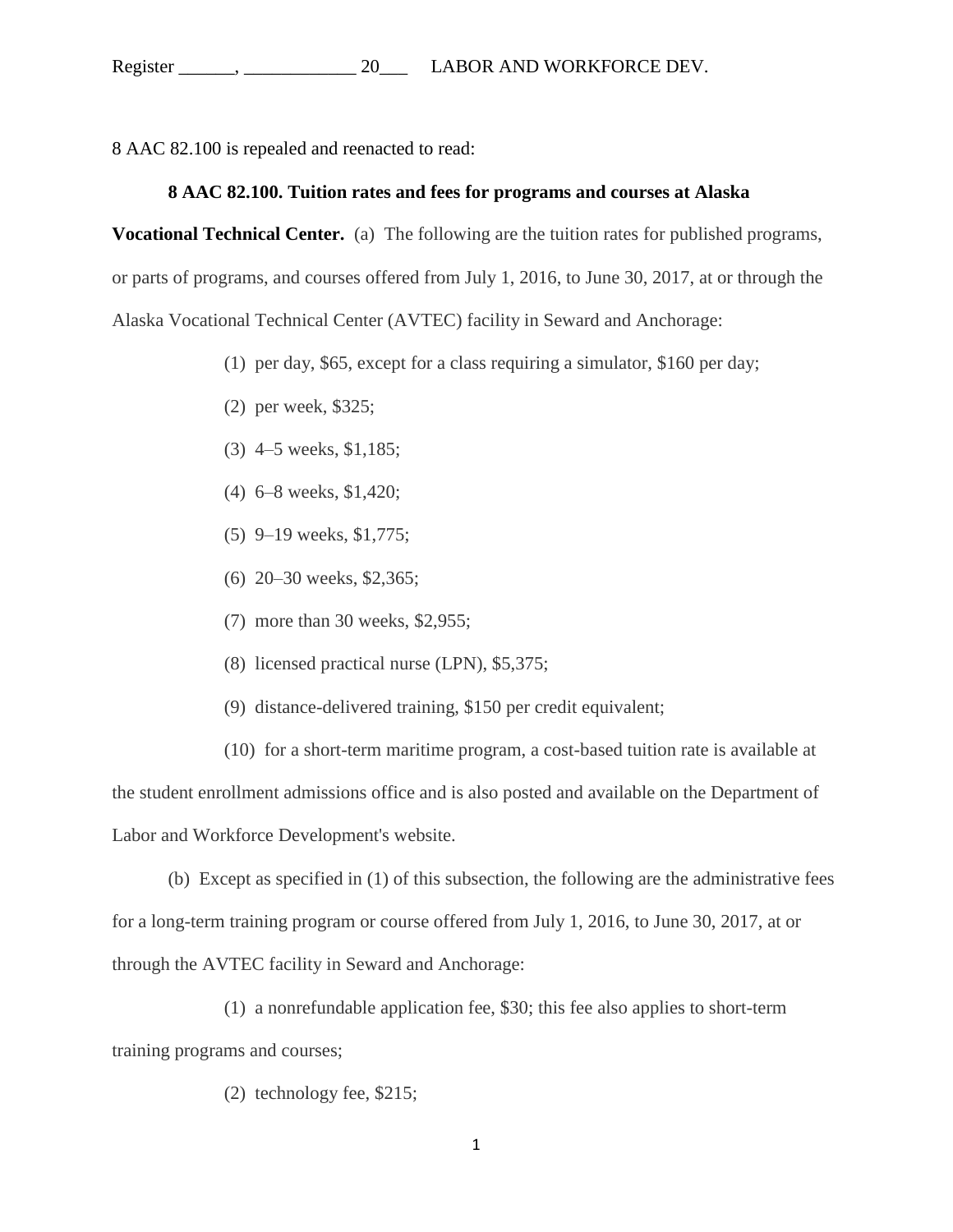(3) student services fee, \$80.

(c) The following are the dorm housing rates for published programs, or parts of programs, offered from July 1, 2016, to June 30, 2017, at the AVTEC facility in Seward:

(1) training that is 16 weeks or more, \$2,365 per term;

(2) training that is at least six weeks, but less than 16 weeks, \$150 per week;

(3) training that is less than six weeks, \$48 per day.

(d) The following are the apartment rental rates for published programs, or parts of programs, offered at the AVTEC facility in Seward from July 1, 2016, to June 30, 2017:

(1) one-bedroom, \$860 per month, in addition to \$800 security deposit;

(2) two-bedroom in the Alderwood, \$1,020 per month, in addition to \$800

security deposit;

(3) two-bedroom in a fourplex, \$1,075 per month, in addition to \$800 security deposit;

(4) four-bedroom, \$1,290 per month, in addition to \$800 security deposit.

(e) The following are the cafeteria meal rates for a student who is a resident of the AVTEC dormitories in Seward for published programs, or parts of programs, offered at the AVTEC facility in Seward from July 1, 2016, to June 30, 2017; meal plans for students staying in AVTEC dormitories are required:

(1) training that is 16 weeks or more, \$1,830 per term;

(2) training that is at least six weeks, but less than 16 weeks, \$110 per week;

(3) training that is less than six weeks, \$25 per day.

2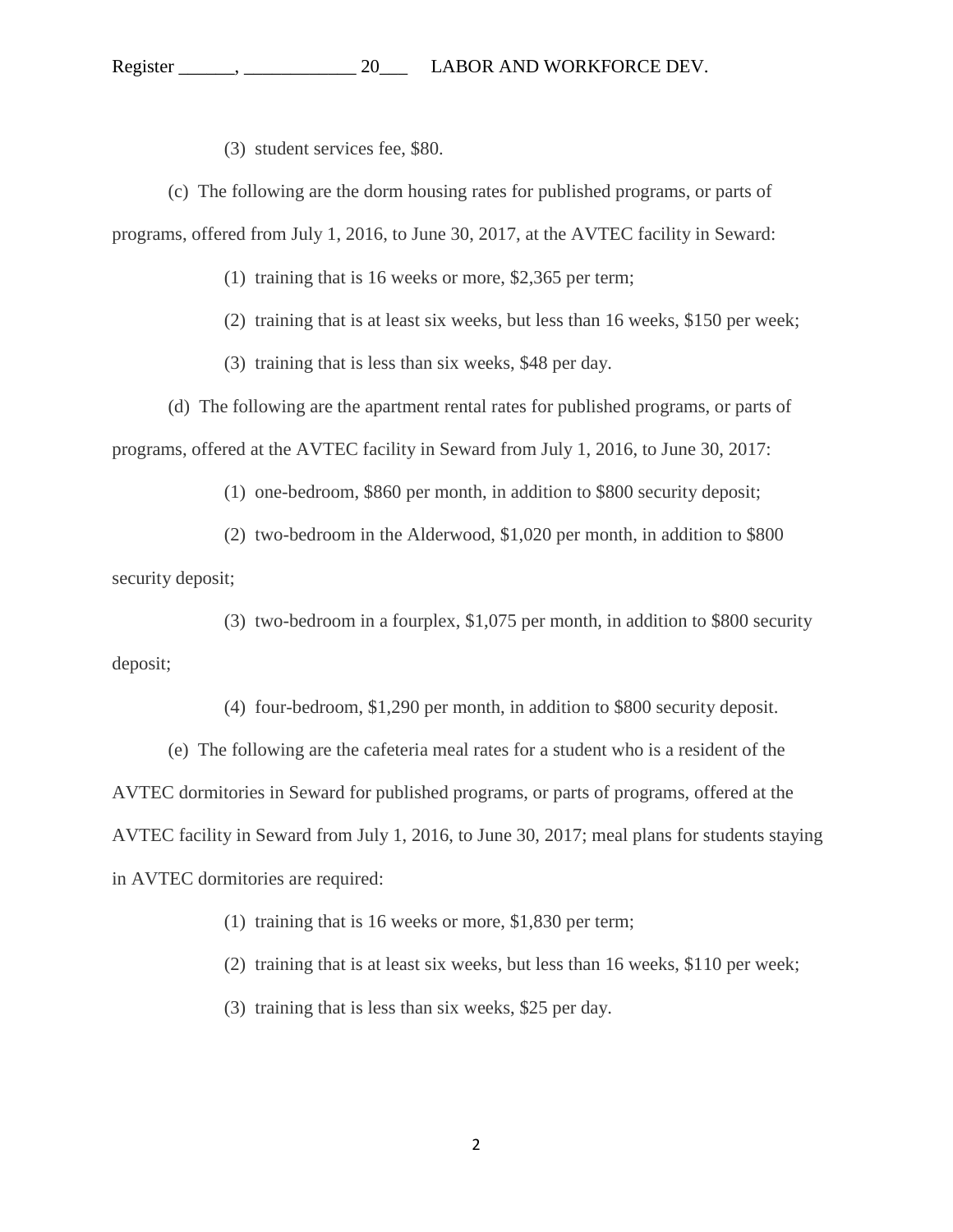## Register \_\_\_\_\_\_, \_\_\_\_\_\_\_\_\_\_\_\_\_\_\_\_\_ 20\_\_\_\_ LABOR AND WORKFORCE DEV.

(f) The cafeteria meal rates from July 1, 2016, to June 30, 2017 for a student who is not a resident of the AVTEC dormitories in Seward is \$10 per meal. The meal rate from July 1, 2016, to June 30, 2017 for a non-student is \$11 per meal.

(g) The following are the tuition rates for published programs, or parts of programs, and courses offered beginning July 1, 2017, at or through the AVTEC facility in Seward and Anchorage:

(1) per day, \$70, except for a class requiring a simulator, \$170 per day;

- (2) per week, \$350;
- (3) 4–5 weeks, \$1,275;
- (4) 6–8 weeks, \$1,525;
- (5) 9–19 weeks, \$1,910;
- (6) 20–30 weeks, \$2,540;
- (7) more than 30 weeks, \$3,175;
- (8) licensed practical nurse (LPN), \$5,780;
- (9) distance-delivered training, \$160 per credit equivalent;

(10) for a short-term maritime program, a cost-based tuition rate is available at the student enrollment admissions office and is also posted and available on the Department of Labor and Workforce Development's website.

(h) Except as specified in (1) of this subsection, the following are the administrative fees for a long-term training program or course offered beginning July 1, 2017, at or through the AVTEC facility in Seward and Anchorage:

(1) a nonrefundable application fee, \$35; this fee also applies to short-term training programs and courses;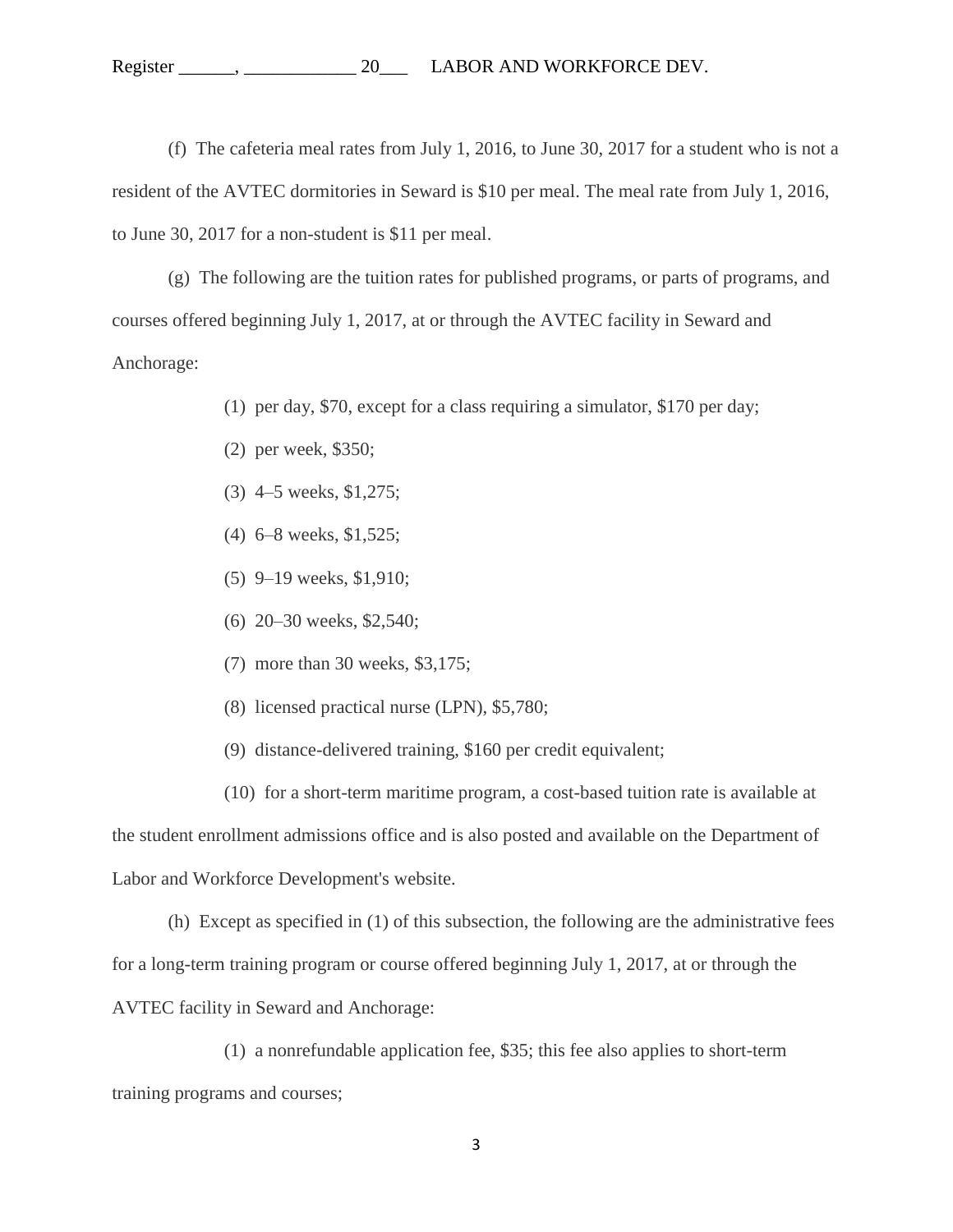## Register \_\_\_\_\_\_, \_\_\_\_\_\_\_\_\_\_\_\_ 20\_\_\_ LABOR AND WORKFORCE DEV.

(2) technology fee, \$230;

(3) student services fee, \$85.

(i) The following are the dorm housing rates for published programs, or parts of programs, offered beginning July 1, 2017, at the AVTEC facility in Seward:

(1) training that is 16 weeks or more, \$2,545 per term;

(2) training that is at least six weeks, but less than 16 weeks, \$160 per week;

(3) training that is less than six weeks, \$52 per day.

(j) The following are the apartment rental rates for published programs, or parts of programs, offered beginning July 1, 2017, at the AVTEC facility in Seward:

(1) one-bedroom, \$925 per month, in addition to \$800 security deposit;

(2) two-bedroom in the Alderwood, \$1,095 per month, in addition to \$800 security deposit;

(3) two-bedroom in a fourplex, \$1,155 per month, in addition to \$800 security deposit.

(4) four-bedroom, \$1,385 per month, in addition to \$800 security deposit.

(k) The following are the cafeteria meal rates for a student who is a resident of the AVTEC dormitories in Seward for published programs, or parts of programs, offered beginning July 1, 2017, at the AVTEC facility in Seward; meal plans for students staying in AVTEC dormitories are required:

(1) training that is 16 weeks or more, \$1,970 per term;

(2) training that is at least six weeks, but less than 16 weeks, \$120 per week;

(3) training that is less than six weeks, \$30 per day.